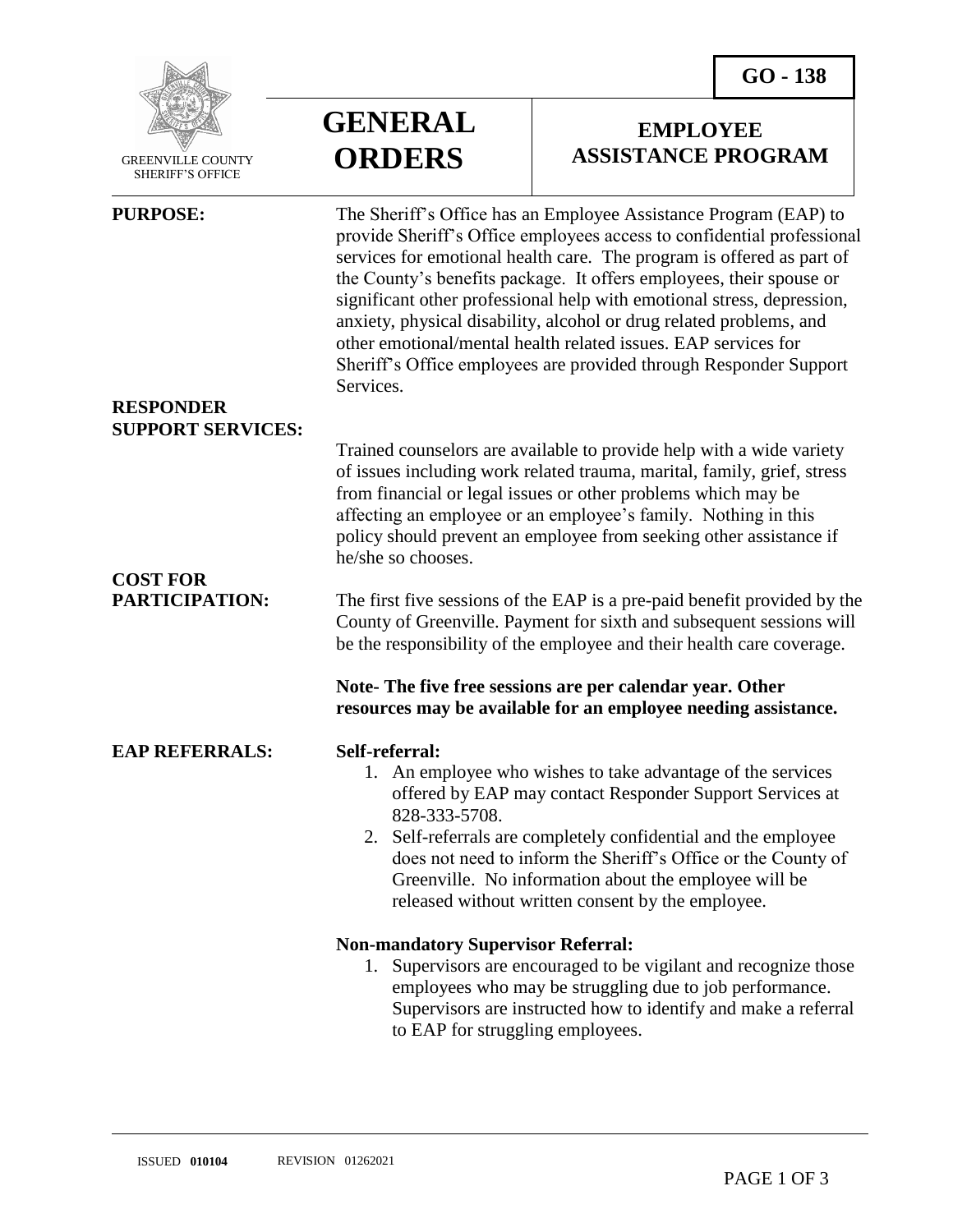j

- 2. A non-mandatory supervisor referral may be made when a supervisor notices a decline in an employee's job performance, but when the employee is still performing at an acceptable level. This is a case when documented disciplinary action is not required, however the supervisor has a concern the decline in performance may progress further.
- 3. A supervisor referral is not a mandatory referral and the employee can decline assistance without penalty.
- 4. Division Commanders are to be informed of non-mandatory supervisory referrals. The Division Commander should notify the wellness coordinator.

## **Mandatory Referral:**

- 1. A mandatory referral will be made when a supervisor believes an employee requires intervention and/or evaluation in order to safely perform their duties. This type of referral must be approved by the Wellness Coordinator or their designee. The Sheriff is to be informed of all mandatory referrals. Mandatory referral expenses, if any, will be incurred by Greenville County.
- 2. The Wellness Coordinator or designee, will arrange the employee's appointment with either Responder Support Services or another resource as deemed appropriate.
- 3. The Division Commander, or designee, will direct the employee to attend the scheduled appointment. The employee will be told the appointment is mandatory.
- 4. The employee will sign a release authorizing the resource provider to report the employee's compliance with treatment and, if necessary, the employee's fitness for duty to the Wellness Coordinator.
- 5. Compliance with a mandatory supervisor referral is a condition of continued employment with the Greenville County Sheriff's Office. Failure to comply will be grounds for disciplinary action or termination of employment with the Greenville County Sheriff's Office.

## **Mandatory referrals may be made based on the following conditions:**

- 1. An employee's job performance has degraded to an unacceptable level and is not a result of inadequate training or supervision.
- 2. An employee's conduct or behavior causes immediate and direct concern for their job fitness and/or there is concern they may be a threat to themselves or others.